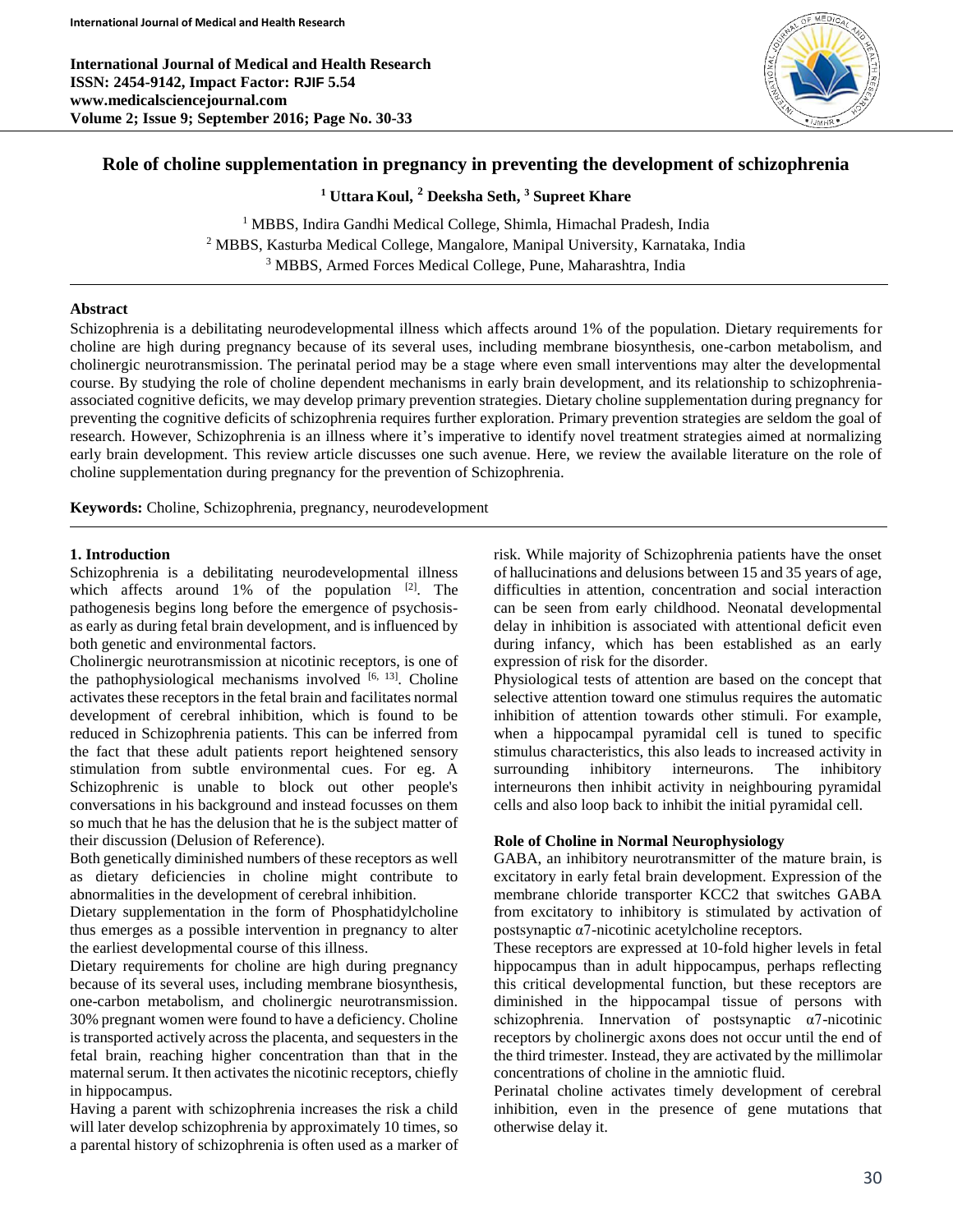## **Additional risk factors and their influence on Choline**

During maternal starvation, the high demand for Choline by the fetus is not met. If the mother is a smoker, nicotine reaches the fetus and deactivates its alpha-7 nicotinic receptors.

If the mother has any kind of stress during pregnancy, or an infection, the woman preferentially holds choline in her own liver, which lowers the levels observed in the serum available for the fetus.

The enzyme phosphatidylethanolamine-N-methyltransferase (PEMT) allows for human de novo synthesis of choline. In the healthy premenopausal adult female, this de novo synthesis is normally sufficient to meet daily needs. But not in the case of pregnant women. Polymorphisms in the gene PEMT are associated with diminished choline levels.

# **Testing Method for neuronal inhibition**

One test of inhibition is to examine the decrement in response when two stimuli are presented in close succession.P50 sensory gating method was used. A decrease in the paired stimulus paradigm by at least 50% was the pre-determined criterion for normal development of cerebral inhibition. The ratio of the amplitude of the second P50 wave to the first P50 wave is the dependent measure. (A ratio of 0 represents complete suppression of the second response and is considered optimal inhibitory circuit performance; most adults have ratios below 0.4).These ratios are higher in Schizophrenia

# **Main findings from Human studies**

The most notable research in this field was carried out under Dr. Robert Freedman in Colorado: In this recent, well-designed study, 100 women (93 infants) in their second trimester of pregnancy received either placebo or 900 mg phosphatidylcholine. There were no side effects for either mother or baby. Most of the 46 infants who were exposed to choline, as opposed to the 47 infants exposed to placebo, did not display an abnormality in their brain responses to specific stimuli similar to that seen in most adults with schizophrenia (6% displayed this response in the choline group, compared to 91% for the placebo group). This paper suggests that prenatal treatment with choline reduces the chance (by about 75%) the child will go on to develop schizophrenia.

The children in the study are now 4 years old, and are already showing fewer early signs of schizophrenia — such as certain attention and social problems — than expected. Half of the children in the study had an increased risk for schizophrenia because their mothers had depression, anxiety or psychosis.

# **Other Human studies**

Attention dysfunction in young children (around age six) has been accepted as a reliable early marker of schizophrenia. Ross and colleagues, however, reviewed infants' responses to specific auditory stimuli and found that even this was consistent with a physiological response shared by adults with schizophrenia ("P50 sensory gating")  $^{[23]}$ . This demonstrates that there is a specific attention dysfunction even in infants who are more likely to develop schizophrenia.

Théberge and colleagues examined brain scans of 19 people who had schizophrenia but were not taking antipsychotics (for up to 31 months). For both areas of interest in the brain, choline levels were increased with relationship to the duration of untreated psychosis. This rise in choline levels may reflect brain cell loss or damage. While this report is significant, other studies conflict with regards to levels of choline in the brains of people with schizophrenia. However, this is the first study to examine patients who had no current treatment with antipsychotics.

## **Findings from Animal Models**

Genetic studies in rodent models identified CHRNA7, the gene that forms the alpha-7 nicotinic acetylcholine receptor subunits, as a candidate gene for the deficit in neuronal inhibition.

Single Nucleotide Polymorphisms in this gene's promoter unit result in formation of a truncated peptide, causing difficulty in assembly of the alpha 7 nicotinic receptors and thus their reduced activation. Also, rodent models were created with CHRNA 7 mutations such that the nicotinic receptor density was reduced by 50%. They were then supplemented with choline during pregnancy. The offspring of the mice who were supplemented performed better in cognitive and behavioral tests. Diminished neurodevelopment was seen in Choline deficient piglets as well  $^{[31]}$ .

Rodent models have shown that prenatal or postnatal choline supplementation reduces cognitive and behavioral deficits in Fetal alcohol spectrum disorders <sup>[29]</sup> and also ameliorates deficits in balance [30]. The mechanism of this can be explained by the fact that Choline aids in phospholipid production for axonal growth and myelination and acetylcholine enhancement. Alcohol is known to cause damage to the brain by formation of reactive oxygen species [8, 9]. Choline was also found to provide a beneficial effect on social behavior, anxiety, and repetitive behaviors in certain mouse models of autism [28]. Role of maternal choline supplementation on hippocampal cholinergic deficits in mice with Down's syndrome to prevent early onset of Alzheimer's was also outlined in some studies [7, 14] .

### **Limitations**

First of all, it is necessary to note that certain genes have increased expression in fetuses, and these switches to adult levels soon after birth. This suggests that the brief window of prenatal development may be biologically irreversible. The goal of preventive strategies is to affect the pathophysiology of an illness early in it's course. However, intervening during this prenatal window also means that the unintended effects of the preventive treatment will have an impact on the most delicate period of development in the human life cycle. Secondly, the evidence base supporting prenatal choline supplementation to prevent the subsequent schizophrenia development is very limited. This is because this field has just begun receiving attention. It is also due to the 20-year lag between the intervention (prenatal choline supplementation) and the outcome of interest (schizophrenia).

We can think of a retrospective study that examined the serum of women from 30 years ago, some of whom had births that resulted in an adult offspring with schizophrenia that would have been helpful. Unfortunately, such a study has not been conducted.

### **Implications**

Several decades may pass before it could be definitively proven whether prenatal choline supplementation affects the number of persons who develop schizophrenia eventually [1]. Despite this, the short 6-month interval for choline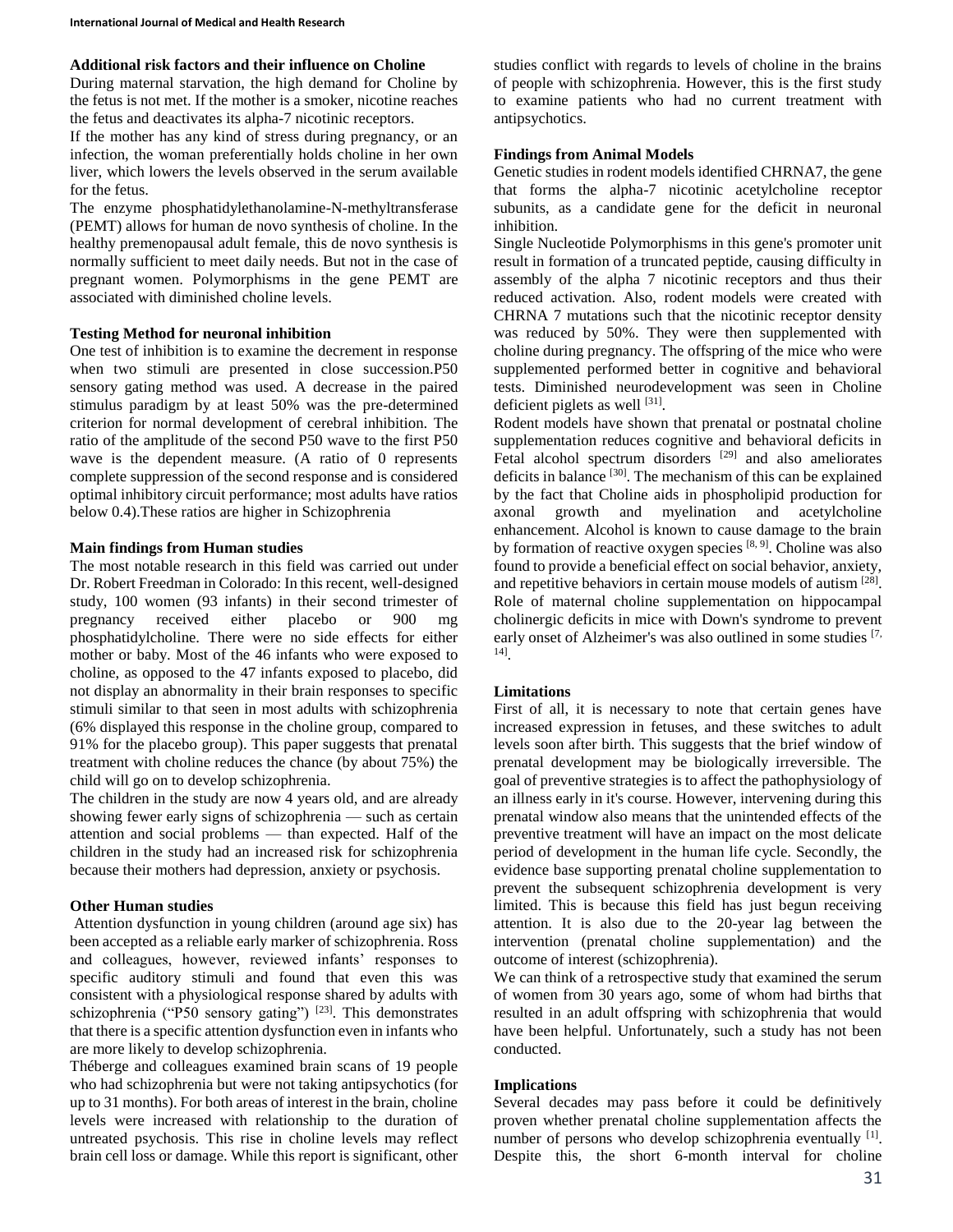supplementation and the lack of any significant side effects for it suggest that intensive dietary intervention might be justifiable for pregnant women, to prevent mental illnesses that have a huge burden on society much later. In certain communities where supplementation isn't feasible, recommendations to increase consumption of choline rich products in diet during the last 6 months of pregnancy are pertinent. Some of these are meat, soyflour, liver, fish and eggs.

#### **Conclusion**

Neurodevelopmental illnesses are the result of a decades-long interaction between genetic and environmental factors. The perinatal period may be a stage where even small interventions may alter the developmental course. By studying the role of choline dependent mechanisms in early brain development, and its relationship to schizophrenia-associated cognitive deficits, we may develop primary prevention strategies. Dietary choline supplementation during pregnancy for preventing the cognitive deficits of schizophrenia requires further exploration.

### **Key Points**

- 1. The perinatal period may be a stage where even small interventions may alter the developmental course.
- 2. By studying the role of choline dependent mechanisms in early brain development, and its relationship to schizophrenia-associated cognitive deficits, we may develop primary prevention strategies.
- 3. Dietary choline supplementation during pregnancy for preventing the cognitive deficits of schizophrenia requires further exploration.

#### **References**

- 1. Freedman R. Prenatal choline and the development of schizophrenia. Shanghai archives of psychiatry. 2015; 25- 27(2):90.
- 2. Lin E, Desrochers S. Examination of Schizophrenia-like Symptoms in Rats with a Biallelic Deletion in the Disc1 Gene as a Function of Choline Supplementation.
- 3. Mellott T. Prenatal choline supplementation advances hippocampal development and enhances MAPK and CREB activation. The FASEB Journal. 2004.
- 4. Moran M. Choline May Protect Infants From Developing Schizophrenia. PN. 2013; 48(3):1-23.
- 5. Li Q. Dietary Prenatal Choline Supplementation Alters Postnatal Hippocampal Structure and Function. Journal of Neurophysiology. 2004; 91(4):1545-1555.
- 6. Schizophrenia and choline acetyltransferase. American Journal of Psychiatry. 1994; 151(4):627a-627.
- 7. Strupp B, Powers B, Velazquez R, Ash J, Kelley C, Alldred M, *et al.* Maternal Choline Supplementation: A Potential Prenatal Treatment for Down Syndrome and Alzheimer's Disease. CAR. 2015; 13(1):97-106.
- 8. Thomas J, Abou E, Dominguez H. Prenatal choline supplementation mitigates the adverse effects of prenatal alcohol exposure on development in rats. Neurotoxicology and Teratology. 2009; 31(5):303-311.
- 9. Hernández JA, López-Sánchez RC, Rendón-Ramírez A. Lipids and Oxidative Stress Associated with Ethanol-Induced Neurological Damage. Oxidative Medicine and Cellular Longevity. 2016, 5.
- 10. Sarter M, Lustig C, Taylor SF. Cholinergic contributions to the cognitive symptoms of schizophrenia and the viability of cholinergic treatments. Neuropharmacology. 2012; 62(3):1544-53.
- 11. Money TT, Scarr E, Udawela M, Gibbons AS, Jeon WJ, Seo MS, *et al.* Treating schizophrenia: novel targets for the cholinergic system. CNS & Neurological Disorders-Drug Targets (Formerly Current Drug Targets-CNS & Neurological Disorders). 2010; 1-9(2):241-56.
- 12. Gioiosa L, Iannitelli A, Aloe L. Stress, anxiety schizophrenia and neurotrophic factors: the pioneer studies with nerve growth factor. Rivista di psichiatria. 2009; 1-44(2):88-94.
- 13. Raedler TJ, Freedman R. Cholinergic Mechanisms in Schizophrenia. Handbook of Neurochemistry and Molecular Neurobiology. 2009,17-38.
- 14. Toyohara J, Hashimoto K. α7 nicotinic receptor agonists: potential therapeutic drugs for treatment of cognitive impairments in schizophrenia and Alzheimer's disease. The open medicinal chemistry journal. 2010; 27:4(1).
- 15. English BA, Hahn MK, Gizer IR, Mazei-Robison M, Steele A, Kurnik DM, *et al.* Choline transporter gene variation is associated with attention-deficit hyperactivity disorder. Journal of neurodevelopmental disorders. 2009; 28:1(4):252.
- 16. Ahmadi M, Hosseini Ravandi H, Aghabarari A. Role of Muscarinic Receptors in Schizophrenia. The Neuroscience Journal of Shefaye Khatam. 2014; 15- 2(3):160-136.
- 17. Hajos M, Rogers BN. Targeting α7 nicotinic acetylcholine receptors in the treatment of schizophrenia. Current pharmaceutical design. 2010; 1-16(5):538-54.
- 18. Jones CK, Byun N, Bubser M. Muscarinic and nicotinic acetylcholine receptor agonists and allosteric modulators for the treatment of schizophrenia. Neuropsychopharmacology. 2012; 1-37(1):16-42.
- 19. Freedman R. α7-nicotinic acetylcholine receptor agonists for cognitive enhancement in schizophrenia. Annual review of medicine. 2014; 14(65):245-61.
- 20. Davis KL, editor. Brain acetylcholine and neuropsychiatric disease.
- 21. D'Souza MS, Markou A. Schizophrenia and tobacco smoking comorbidity: nAChR agonists in the treatment of schizophrenia-associated cognitive deficits. Neuropharmacology. 2012; 31-62(3):1564-73.
- 22. Deutsch SI, Schwartz BL, Schooler NR, Brown CH, Rosse RB, Rosse SM. Targeting alpha-7 nicotinic neurotransmission in schizophrenia: A novel agonist strategy. Schizophrenia research. 2013; 148(1):138-44.
- 23. Ross RG, Hunter SK, McCarthy L, Beuler J, Hutchison AK, Wagner BD, *et al.* Perinatal choline effects on neonatal pathophysiology related to later schizophrenia risk. American Journal of Psychiatry. 2013.
- 24. Bekdash RA, Zhang C, Sarkar DK. Gestational Choline Supplementation Normalized Fetal Alcohol‐Induced Alterations in Histone Modifications, DNA Methylation, and Proopiomelanocortin (POMC) Gene Expression in β‐ Endorphin‐Producing POMC Neurons of the Hypothalamus. Alcoholism: Clinical and Experimental Research. 2013; 37(7):1133-42.
- 25. Zeisel SH, Da Costa KA. Choline: an essential nutrient for public health. Nutrition reviews. 2009; 67(11):615-23.